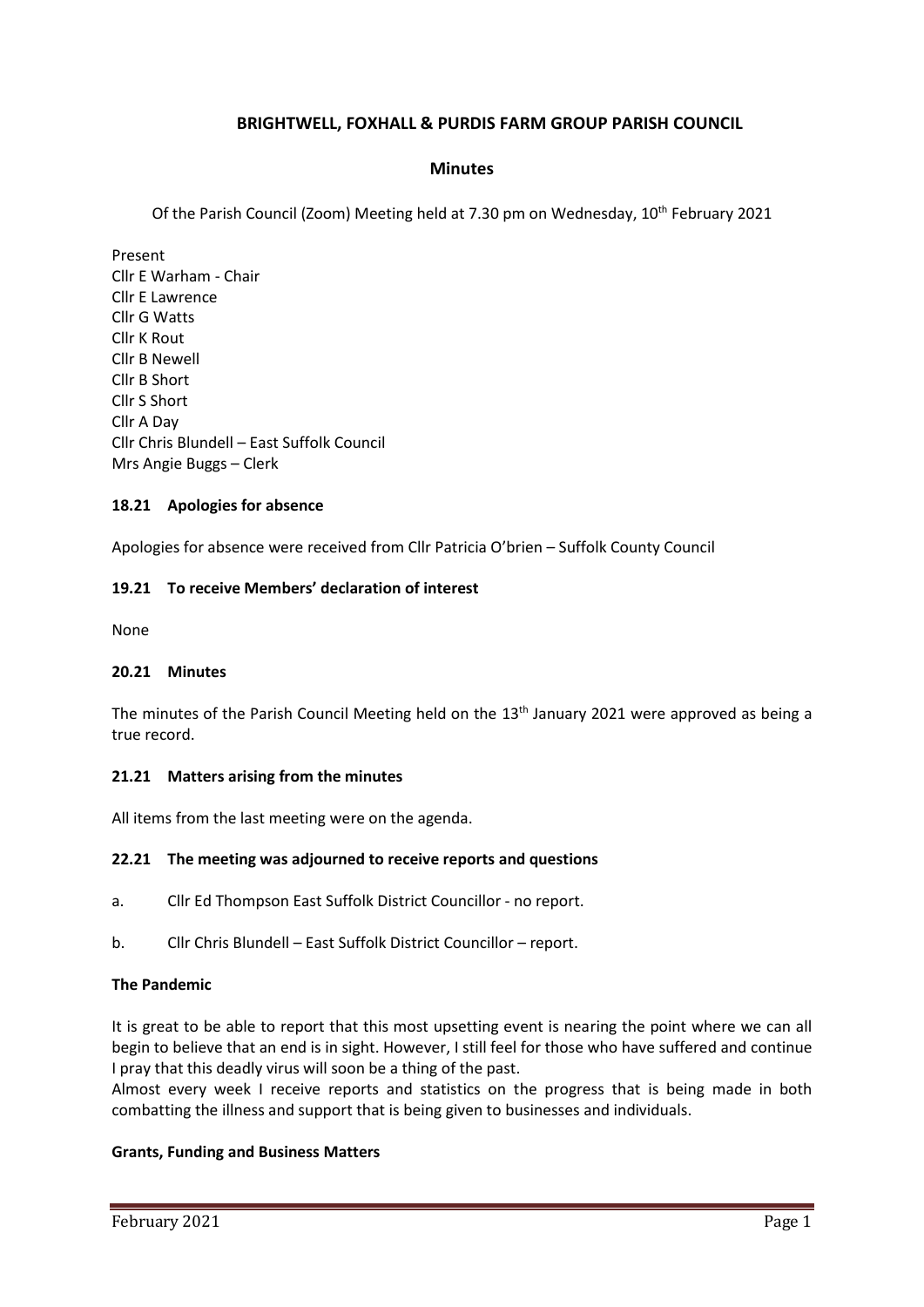ESC has now completed the issuing of the £9.3m one-off Closed Business Lockdown payments of up to £9k for businesses in the Retail, Hospitality and Leisure sectors. In total since the launch of a plethora of new business grants in November 2020, ESC has allocated almost £20m to businesses struggling due to enforced closure or severe restrictions on trading. Since the beginning of the Pandemic over 8,700 payments have been made totalling £86m in grants.

There is an enormous amount of voluntary work that is helping many persons and families to whom I wish to add mine and ESC's grateful thanks.

### **Communities and Supporting Residents**

There were 13 referrals through 'Home but Not Alone' in the last seven days to  $27<sup>th</sup>$  January 2021. The focus of the Communities Team has been on packing our EAST (Everyone Active, Supported, Together) bags. These are aimed at older people who live alone and are potentially isolated and lonely. The Bags include resistance bands and exercise cards, a water bottle, a reusable hand warmer, a specially compiled puzzle book, recipe card and ingredients, freezer boxes, face mask, face wash, wellbeing CD, seeds and food and drink treats kindly provided by Adnams.

### **Recovery**

A report setting out ESC's response to ensuring a strong economic recovery will be considered at an extraordinary Scrutiny Committee on 18<sup>th</sup> February. The report analyses the impact of the pandemic on the local economy, our initial response and long-term recovery that is focussed on the strategic economic growth programs ESC established pe-pandemic. Some adaptations of these programs have taken place as a result of the severe trading restrictions; however, the fundamentals remain that in order to drive a strong recovery we need a robust and ambitious economic growth program that covers the whole district, all our key and emerging sectors that will benefit all sections of our communities.

### **Highways**

Suffolk County Council in conjunction with the HMG Highways have now launched a consultation on modifications to the roundabouts on the A12 between the Seven Hills roundabout and the Woods Lane roundabout at Melton.

Also, it is proposed to dual the remaining section of single carriageway highway between the Seckford roundabout and the Grundisburgh Road roundabout adjacent to Dobbies Garden Centre. The purpose of the modifications is to help reduced congestion that may be exacerbated because of future developments. Of the eight roundabouts that exist along this stretch of highway it is also proposed to introduce a number of crossing points for both cyclists and walkers particularly in the Martlesham area. However, of great concern to me and some other District Councillors is the additional proposal to introduce traffic signal controls at the roundabouts. What has not been included in the consultation is the proposed traffic light controlled 'T' junction that will form the main access point to the Brightwell Lakes development.

It is also proposed to widen he foot bridge that crosses the A12 from Eagle Way to the Leisure Centre on the retail park. Concern has also been expressed by the various authorities with respect to accessibility in the future between Brightwell Lakes, Martlesham, Kesgrave and Ipswich particularly for cyclists and walkers. To make this link it is proposed to either create an underpass or bridge that will pass from the Brightwell Lakes side of the A12 across to either Eagle Way or create a pathway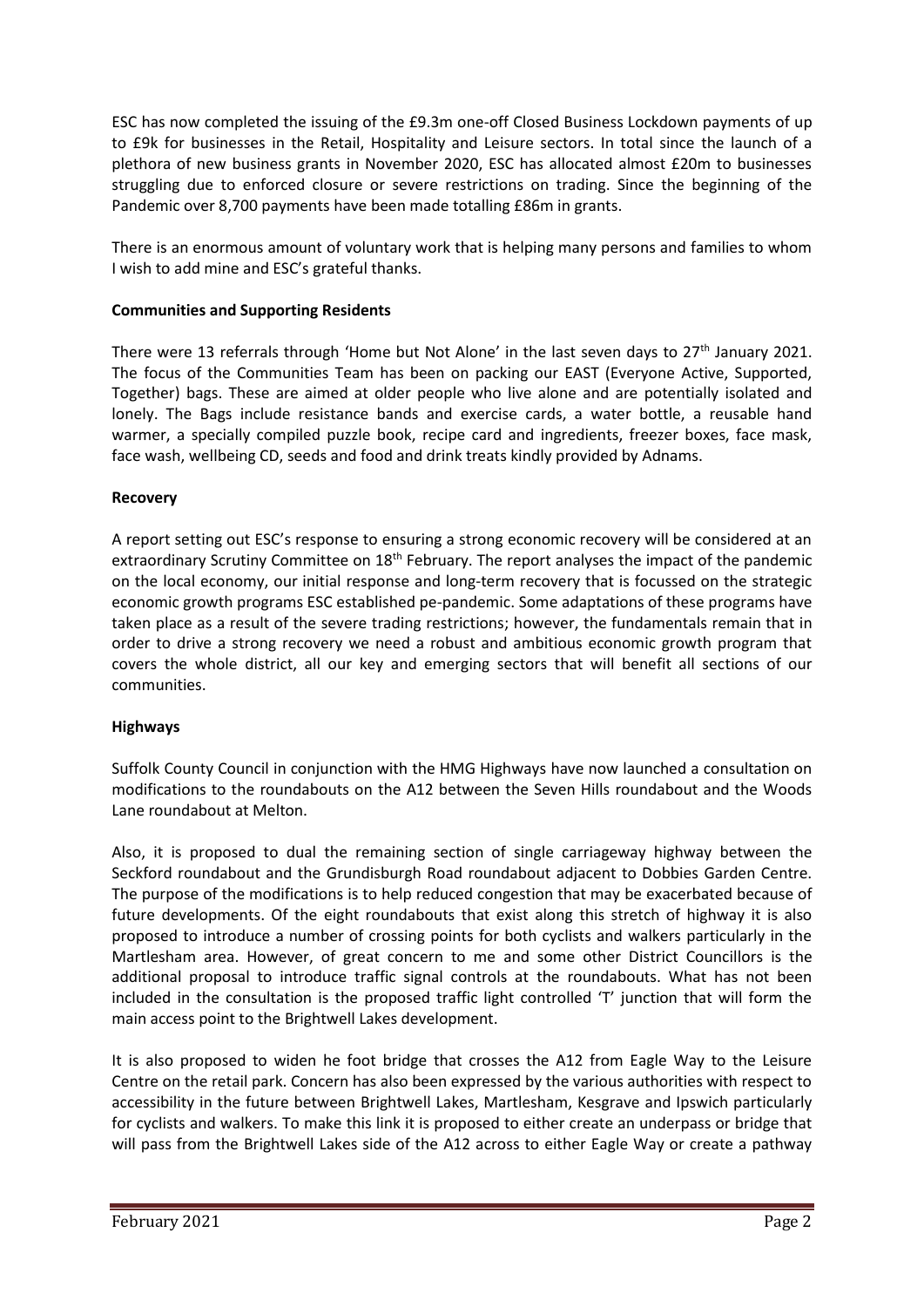through Longstrops, i.e., the field between the southern end of Martlesham Heath and the woodland. It is worth noting that there is still extant a bridleway through Longstrops.

The consultation on these proposals will run from  $9<sup>th</sup>$  February to  $19<sup>th</sup>$  March 2021.

To participate in the consultation, go to: [www.suffolk.gov.uk/A12improvements.](http://www.suffolk.gov.uk/A12improvements)

### **Community Partnership**

Finally, I would like to remind all our readers that the CP is still active and is still focussed on the environment and rural transport issues. I am pleased to report that funding has been secured for a minibus to operate between Campse Ashe Rail Station and the local towns; Saxmundham, Wickham Market, Framlingham and stops in between. The company doing this known as 'Katch'.

c. Cllr Patricia O'brien - Suffolk County Councillor – report.

I am pleased to be able to give you some information from SCC. As you will be aware I have not been to any meetings, except those on zoom, and thus not too much to report. Most of what follows is from SCC.

On the 13 January A new **Covid-19 rapid testing centre** has opened at University of Suffolk for people without symptoms in Suffolk.

The centre, based at the former Profiles gym at the University of Suffolk in Ipswich, provides lateral flow testing, with results delivered in under an hour.

The tests (LFTs) are most useful at identifying people who are infectious on the day of the test but not showing symptoms.

The centre has been opened by Suffolk County Council (SCC) in partnership with the University of Suffolk. Testing is for anyone working in the town who cannot work from home.

Also targeted are employers and organisations in Ipswich whose staff cannot work from home. They are being urged to block-book their workforce in for tests.

On the January 19, A **new digital resource** was launched to help parents and carers build exercise into the daily routines of children being home schooled during lockdown.

Providing information about popular resources and everything parents could need to bring exercise into the home in a fun and engaging way.

On January 21, it was announced the council had received 50 expressions of interest from local communities across the county which want to host new **electric vehicle charging points**.

This follows the launch of the Suffolk 2020 funded project in September.

Suffolk has long held ambitions to Create the Greenest County and as part of the Suffolk 2020 fund, which is all about investing in community projects to support the council's climate emergency declaration and improve Suffolk for all residents in years to come, this year **£300,000** has been invested into creating 100 fast charging points in rural areas of the county. Reaching 50 expressions of interest so quickly demonstrates great progress for the project and suggests that many communities can see the real benefits in being part of the Plug In Suffolk scheme.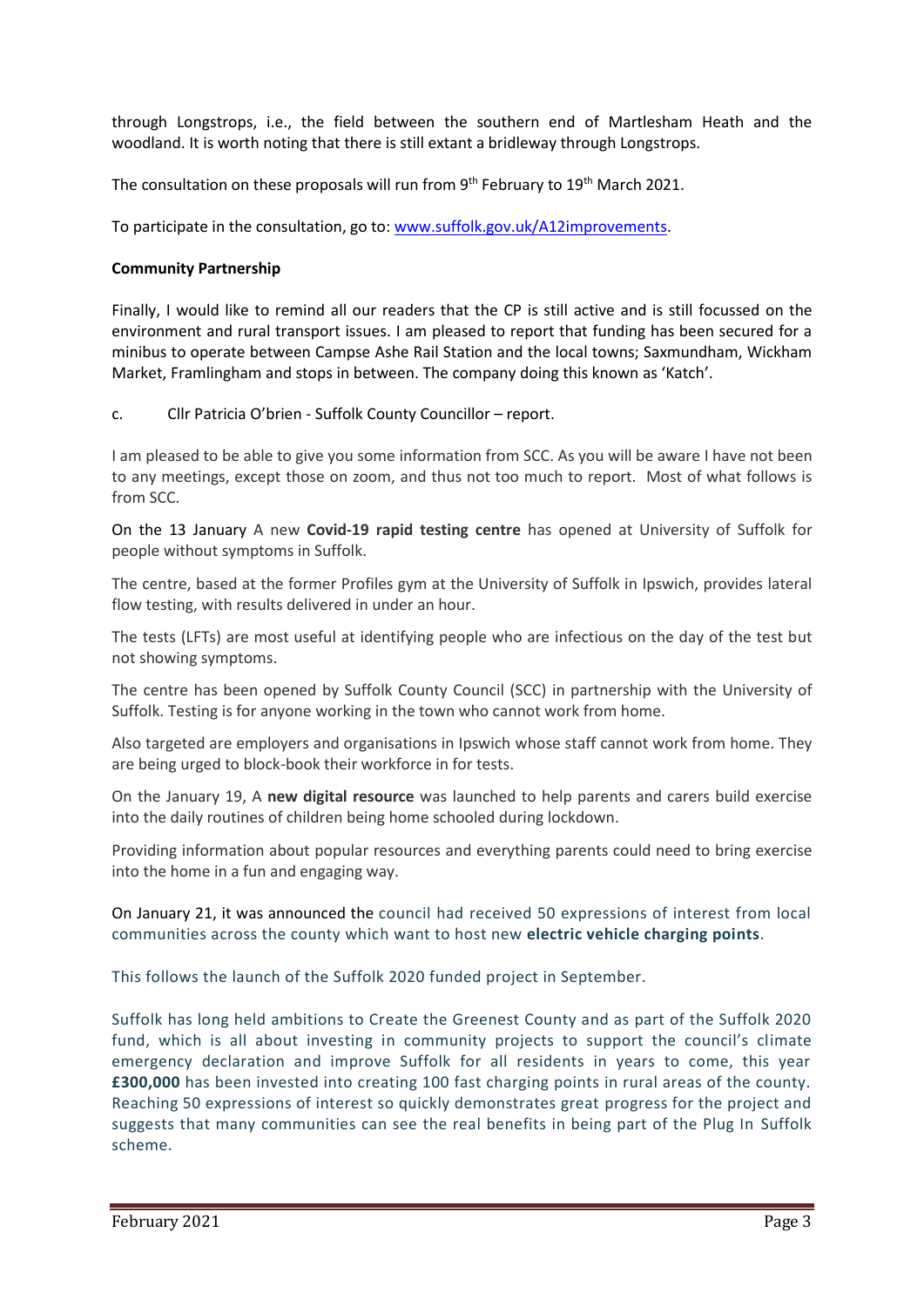At present, the majority of EV charging points are concentrated in our larger towns such as Bury St Edmunds, Ipswich and Lowestoft, but given the new expressions of interest, it is hoped that new fast charging points can begin to be installed across a range of more rural locations including Beccles, Wilby, Horringer, Orford, Long Melford and Tuddenham St Martin.

### On the 25th January, a new **awareness campaign** was launched in Suffolk regarding **recycling**.

Each year more than 10,000 tonnes (about 20%) of recycling from Suffolk homes is rejected due to the wrong items being placed in Suffolk's recycling bins. This is the same as 1 in 5 lorries full of recycling going to waste. The cost of sorting and disposing this spoiled recycling is more than £1million.

You can recycle the following items in your recycling bin at home: plastic bottles, pots, tubs and trays, metal cans, aerosols and foil and paper, card and books. The worst offending items incorrectly found in recycling bins include glass, black sacks, food waste, cartons and nappies.

To assist with the above planning permission has been granted to enable a re-development of Foxhall Recycling Centre. This will begin late '21 and finish late '22. Whilst construction is underway it is intended to keep as much of the site open as possible.

SCC, together with other organisations, is arranging for 'old' **laptop and mobile phone donations.** The laptops, phones will be wiped clear and assessed before being distributed by the Creative Computer Club.

### **To reconvene the meeting**

### **23.21 Planning**

DC/21/0116/FUL Sheep Drift Cottage Waldringfield Road Brightwell – Erection of new boundary wall to front garden as replacement for existing hedge.

Cllr Graeme Watts reported that several councillors had objected to this application. Following discussion councillors agreed to object to this application as, in the opinion of the Group Parish Council the replacement of a hedge with a solid 8 ft high brick wall in this location is a significant detrimental change to the street scene in what is a rural location. **Action: Cllr Graeme Watts**

DC/21/0305/PN3 Straight Road Works Straight Road Foxhall – Alterations and associated drainage work to form dwelling (pursuant to Prior Approval for the change of use as a dwelling house DC/18/2606/PN3

Cllr Graeme Watts gave his report on the Planning Application. He said that the applicants had already received permission to change the property from light industrial use to a dwelling without changing anything major externally. Following discussion, it was agreed that the Parish Council should comment on the application stating that it is not against a dwelling in this location. However, it is unclear whether the previously agreed Prior Approval for conversion to a dwelling remains extant. The Parish Council are also concerned that should this application be allowed under the Prior Approval consent further development / alterations could be made to the property which would bypass the existing policy regarding building in the countryside. **Action: Cllr Graeme Watts**

## **24.21 To approve the updated Grants Policy**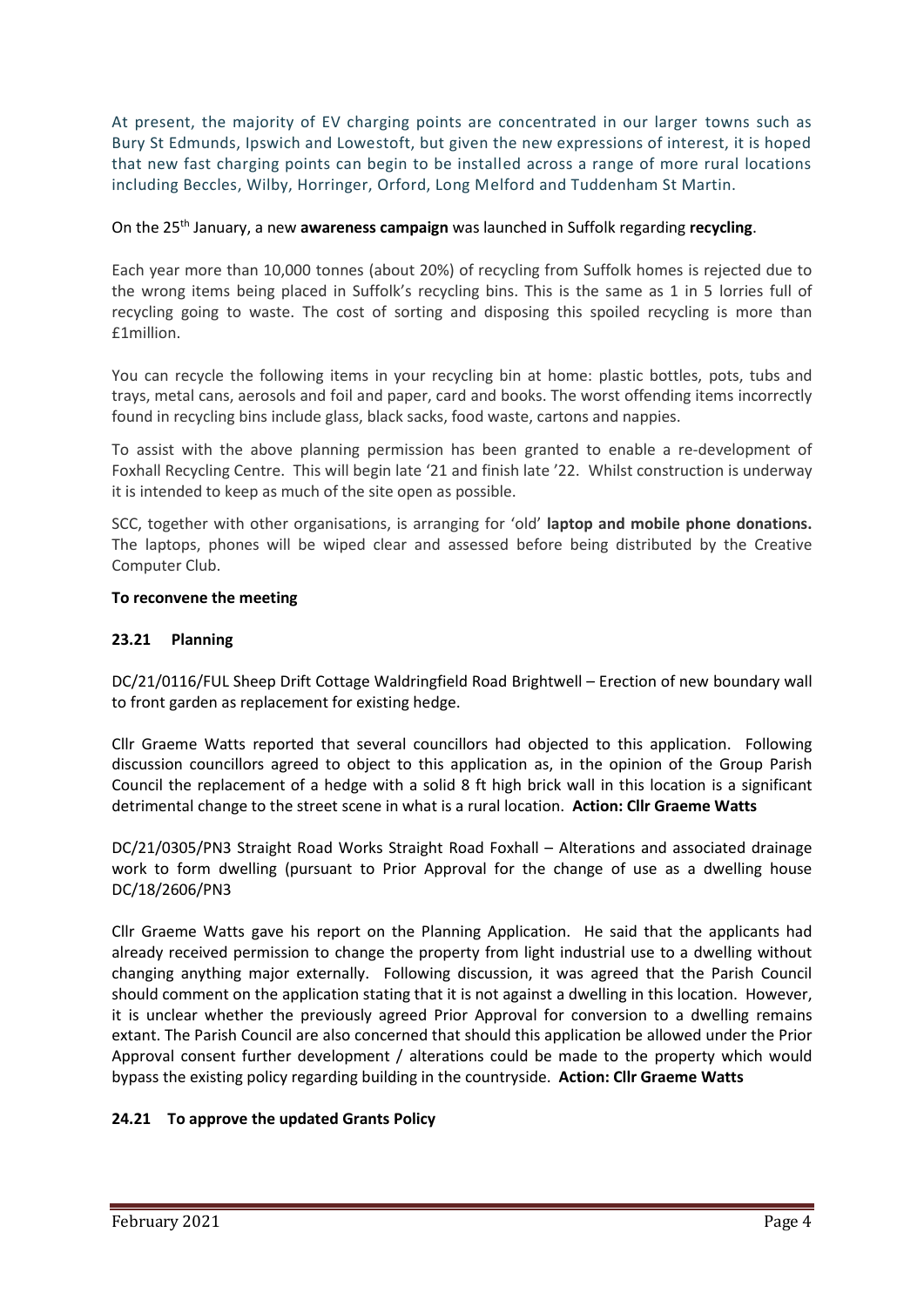The Parish Council debated the question of the wording of the Grants Policy which had previously been circulated and it was agreed that the Clerk should contact SALC to ask for advice regarding the wording. **Action: Clerk**

# **25.21 To discuss Freeport East**

Cllr Graeme Watts stated that the Government are setting up ten free ports and companies can bid for them. A bid has been submitted from the Port of Felixstowe and Harwich together with a large site at Stowmarket and are seeking approval from Government. This means that manufacturing can take place there with goods being imported, manufactured, and exported without tariffs being applied and it is a way of encouraging growth. As part of the bid process companies are required to involve local councils. If they get the go ahead, they will apply for planning permission as normal for a massive redevelopment of Felixstowe Port however the area identified is within the current port area.

# **26.21 Straight Road Improvements**

Cllr Adrian Day reported that the Clerk had received an email from David Chenery Suffolk County Council Highways Manager which had been circulated to all councillors. Originally the estimate for the Straight Road Survey was £3,600 with an 18% overhead making a total of £4,300 to have the survey completed. Cllr Patricia O'brien had offered to put a £1,000 towards the work. We have now been notified that to get a proper survey completed Straight Road will now cost £9,794.32 which is including the 18% overhead. Councillors discussed whether they should go ahead with the project due to the costs involved. It was felt that the Parish Council could not justify spending money on a survey. Cllr Bernard Short suggested that the Parish Council reply to Suffolk County Council Highways that we do not have the budget to pay for the survey due to the increase in costs but point out that as Highways are aware signage/passing places do not comply with current standards and that vehicles do have to pass, what action do you intend to take with a copy sent to the local MP Therese Coffey and the Portfolio Holder for Suffolk County Council Highways. **Action: Clerk/Cllr Adrian Day**

# **27.21 To discuss the Group parish Council providing a Community Hall in Purdis Farm**

Cllr Bernard Short said that when the Parish Plan was produced a few years ago a Community Hall was one of the things highlighted that residents would like to see in their area. Cllr Liz Warham said that on the website 'Sports England' there are some designs for halls which gave useful options. Cllr Liz Warham stated that she had investigated the proximity of buildings to petrol stations and it appears that if a building is more than 100 metres away it should be safe to build. Cllr Eddie Lawrence suggested that the Parish Council ask Andy Jolliffe to attend a meeting to discuss the project. The Clerk reported that she had approached BT, Anglian Water, UK Power Networks but have not received any feedback. Cllr Eddie Lawrence said that the information that the Parish Council are asking for is sensitive information, so it is unlikely to gather that information as a Parish Council and that it needs to be a building consultant who makes the approach. Cllr Adrian Day stated the Parish Council needs to conduct a feasibility study completed to consider whether it is a viable proposition. **Action: Clerk**

# **28.21 Repairs to Murrills Road Bus Shelter**

The Clerk stated she had received a quotation from Norse of £213.00 plus VAT. Cllr Bernard Short proposed, seconded Cllr Liz Warham that the quotation be accepted – all in favour. **Action: Clerk**

# **29.21 Clerk's Report February 2021**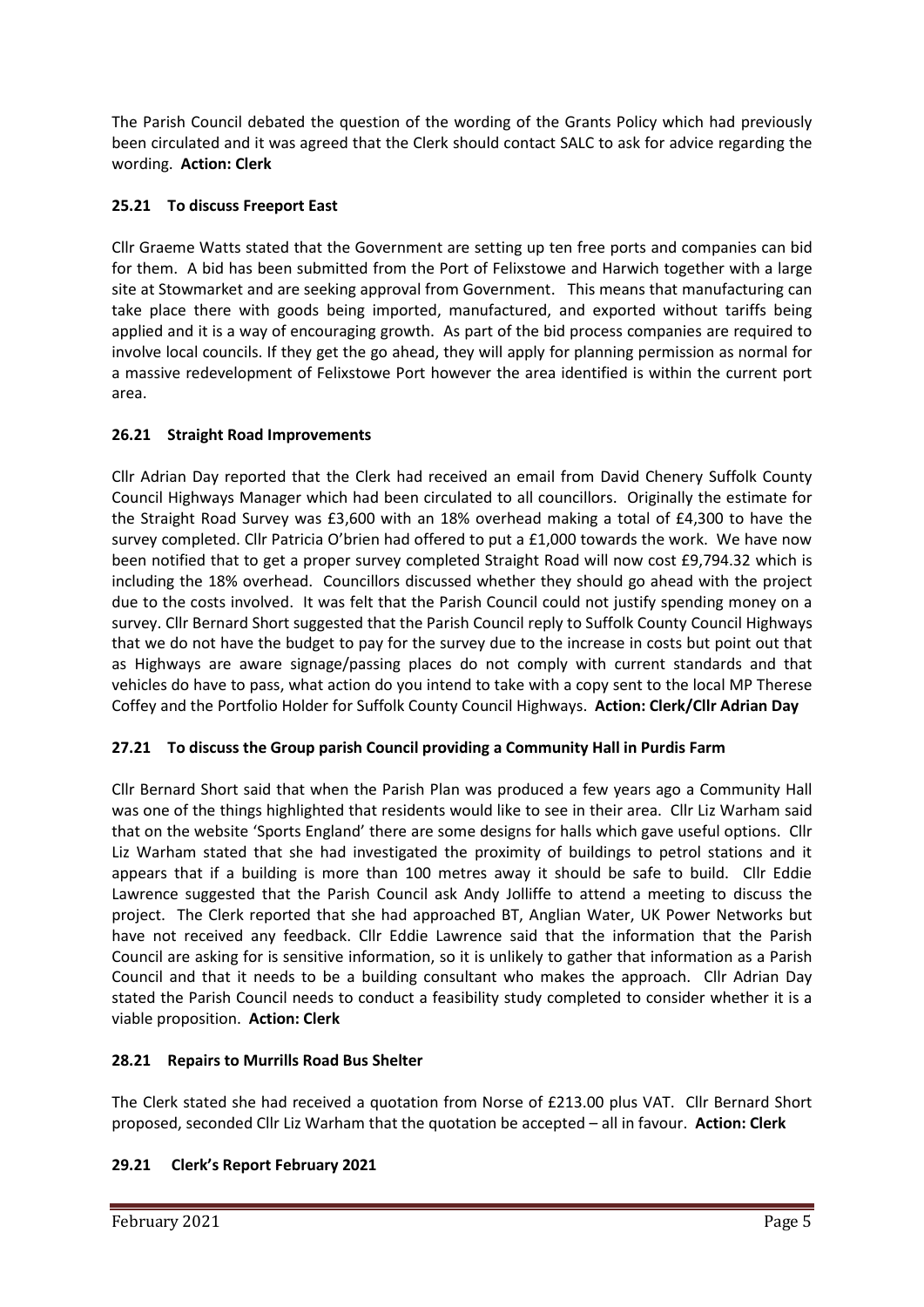### **Resignation**

Following the resignation of Polly Edmunds, a vacancy notice has been placed on the ESC website and also the Foxhall Notice Board advertising a Casual Vacancy. If 10 people do not request an election the Parish Council can co-opt following the advertising period has been completed.  $(21^{st}$ February 2021)

### Precept 2021/2022

The precept request of £7,533.06 has been sent to East Suffolk Council.

### Letter from Bucklesham Parish Council

A letter from Bucklesham Parish Council was received concerning traffic in the village. The letter has been sent to all councillors for information. No further correspondence concerning this problem has been received.

### Repairs to Murrills Road Bus Shelter

An estimate has been received from Norse to replace one pane of glass (915-950mm) to the bus shelter in Murrills Road adjacent to Sainsbury's Garage of £213.00 plus VAT for materials and labour.

### Abandoned Caravan on Felixstowe Road

Following telephone conversations by Cllr A Day the apparently abandoned caravan has now been removed.

### Information from NALC - PC Meetings May 2021 – Preparation for the return of face-to-face meetings (**please read – this is important information**)

Councillors discussed the issue of whether councils would need to return to face-to-face meetings on the 7<sup>th</sup> May 2021 unless the Government extend the period for holding Zoom meetings. It was agreed to defer this item until the March 2021 meeting when more information from Government may well be available.

The regulations that allow local authorities to hold meetings remotely apply to local authority meetings that are required to be held, or held, before 7 May 2021. This means that, without any further action from the government, all local authorities including local councils must return to faceto-face meetings from 7 May. NALC is working with a number of national bodies to press the government to extend these regulations beyond this date and will continue to stress the urgency and importance of this issue. However, at this time government has no plans to extend these regulations and so councils should start preparing for the real possibility of face-to-face meetings from May.

NALC's position remains that all local councils should continue to meet remotely while the regulations are in force. The guidance below has been written to help local councils prepare for the scenario that remote council meetings cannot lawfully take place from 7 May 2021. There is still much uncertainty around how legislation or COVID-19 risks may change over the coming weeks and months. NALC will update this guidance as the situation evolves. Each council will have to decide which course of action will best fit their needs and manage risks.

To help local councils prepare for this possibility some advice and suggestions are below: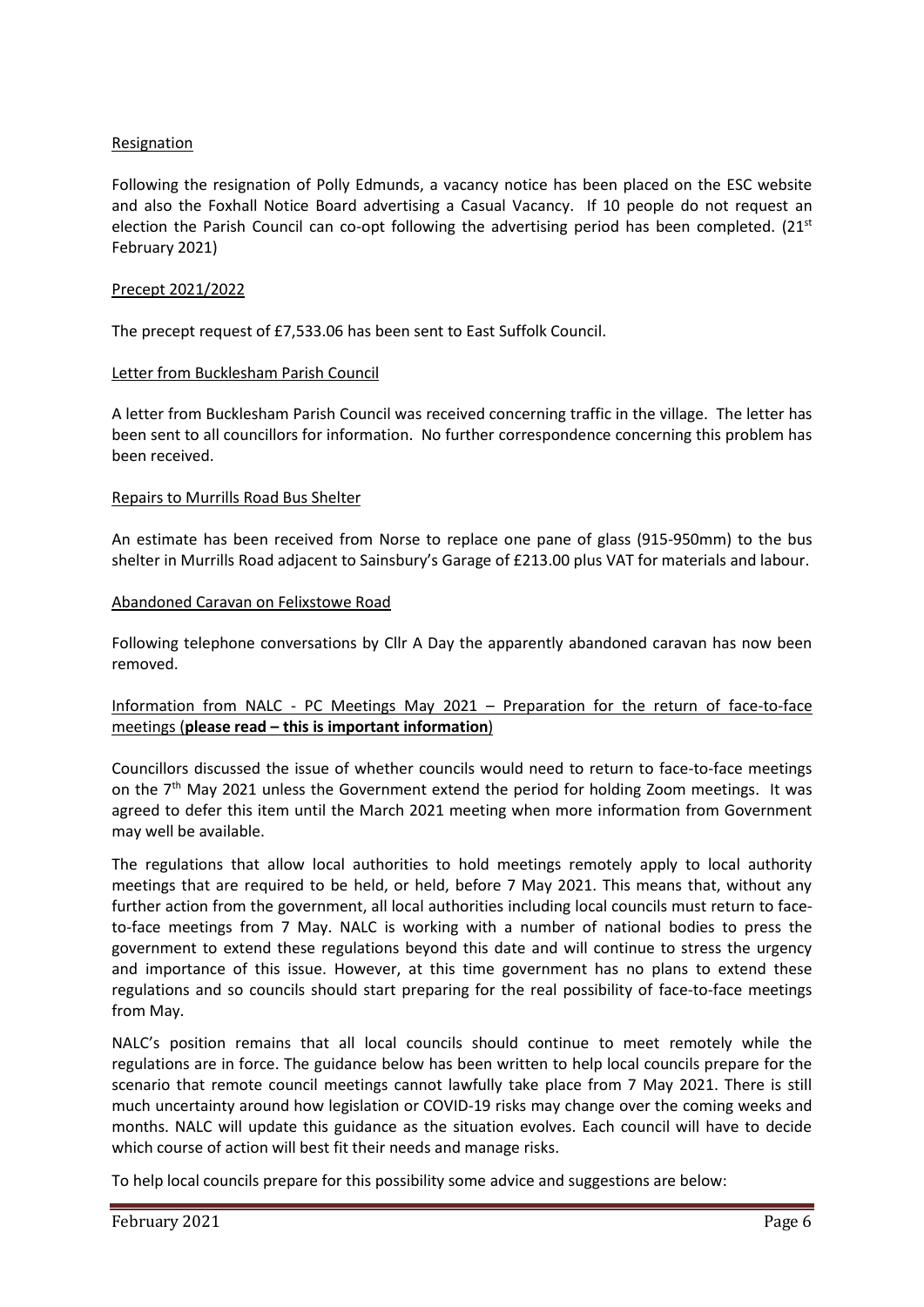- Consider what council business can be conducted before May so that the council can dedicate time to those issues in remote meetings. The more discussion and decisions you can conduct in remote meetings means the council can aim to hold fewer and shorter face to face meetings after May.
- This may require more meeting time than is currently planned, so the council should look at the meeting schedule in the run-up to May and see if more time or more meetings are required. Where possible, consider holding the annual council meeting and the parish meeting while the current Regulations permit for them to be held remotely (see also NALC's [Legal Briefing L01-20\)](https://www.nalc.gov.uk/library/news-stories/covid19/3234-l01-20-the-local-authorities-and-police-and-crime-panels-coronavirus-flexibility-of-local-authority-and-police-and-crime-panel-meetings-england-and-wales-regulations-2020/file).
- Consider when the council does need to meet face to face, and whether meetings can be delayed to later in the year when the potential COVID-19 risk may be further reduced.
- The council might consider holding a remote meeting as late as possible in April so that councillors who are unable to attend face-to-face meetings will have as much time as possible before disqualification by virtue of s.85 of the Local Government Act 1972 becomes an issue.
- It may help the council's business continuity to implement (or review) a scheme of delegation. This would allow the clerk to make certain decisions for the council, which would be especially important if the council were unable to hold meetings due to COVID-19 risks. In reviewing/adopting a scheme of delegation the council should ensure there is clarity around which decisions are delegated and which are not, for how long the scheme of delegation is in place, and when the scheme of the delegation will end or be reviewed.

Some tips that may help manage well-attended remote meetings are:

- keeping the meeting short with limited business/votes
- using electronic voting tools (many platforms have built-in tools for voting)
- if you plan to vote by a show of hands or calling a register then budget significant extra time for this
- building in public engagement through online tools, that you could use to ask the public to feedback or express views that you would usually discuss in a meeting You could do also do this before or after the meeting as a way of ensuring ongoing public engagement (there are a number of free tools available online)
- build in time to practice and prepare with the Clerk and Chairman in advance of the meeting
- Further guidance on [holding effective remote meetings](https://www.nalc.gov.uk/library/news-stories/covid19/3232-nalc-holding-remote-meetings/file) available from NALC

From May 2021, as face-to-face council meetings resume there will still be the risk to attendees of COVID-19 exposure. Councils should conduct a risk assessment in advance of a face to face meeting which should give consideration to what the council can do to reduce risk to councillors, staff and public including:

- Providing hand sanitiser to those entering the meeting room and making sure hand sanitiser is readily available in the room itself
- Staggering arrival and exit times for staff, councillors, and members of the public
- Placing seating at least 2-metres apart
- Ensuring everyone wears face masks
- Holding paperless meetings
- If papers are provided, people should be discouraged from sharing with others and asked to take the papers with them at the end of the meeting to minimise how many people handle the papers
- Arranging seating so people are not facing each other directly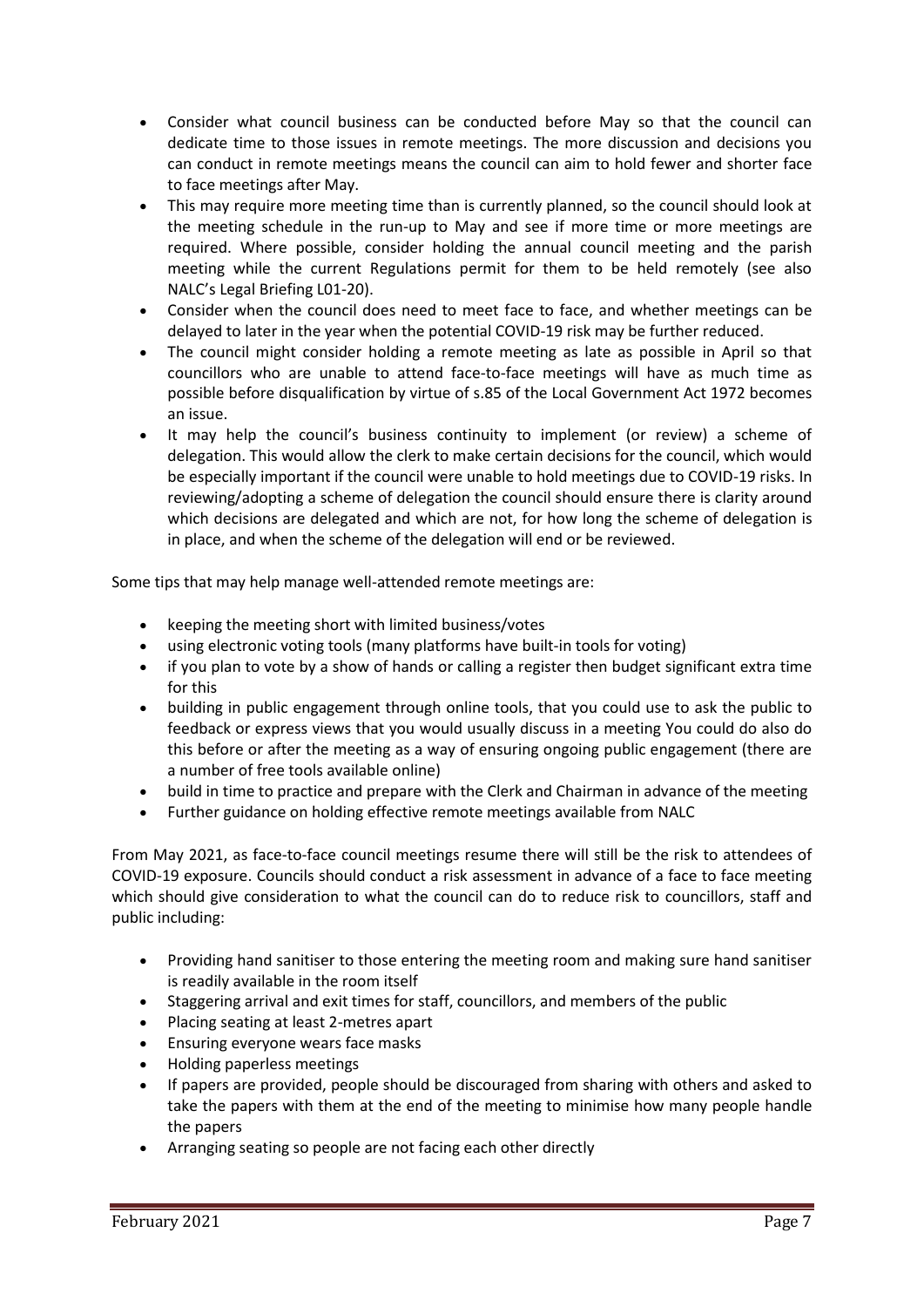- Choosing a venue with good ventilation, including opening windows and doors where possible
- Choosing a large enough venue to allow distancing this may mean choosing a different venue to what the council used before.
- The council (or venue owner/operator) will need to identify the venue's maximum capacity in their risk assessment, taking into account the need for social distancing. Consider how the council will ensure this capacity is not exceeded and how it will manage the situation if more people wish to attend than capacity allows. For example, could meetings be live-streamed, or could members of the public submit questions via email?
- If the venue has an NHS QR code to support test and trace then all attendees should register using that app, for those without access to the app they should register attendance in line with the venue's test and trace procedure. NB all venues in hospitality, the tourism and leisure industry, close contact services, community centres and village halls must have a [test](https://www.gov.uk/guidance/maintaining-records-of-staff-customers-and-visitors-to-support-nhs-test-and-trace)  [and trace procedure](https://www.gov.uk/guidance/maintaining-records-of-staff-customers-and-visitors-to-support-nhs-test-and-trace)
- Venues must conform with the government guidance for [multi-purpose community](https://www.gov.uk/government/publications/covid-19-guidance-for-the-safe-use-of-multi-purpose-community-facilities/covid-19-guidance-for-the-safe-use-of-multi-purpose-community-facilities)  [facilities](https://www.gov.uk/government/publications/covid-19-guidance-for-the-safe-use-of-multi-purpose-community-facilities/covid-19-guidance-for-the-safe-use-of-multi-purpose-community-facilities) and for [council buildings.](https://www.gov.uk/government/publications/covid-19-guidance-for-the-safe-use-of-council-buildings/covid-19-guidance-for-the-safe-use-of-council-buildings) If the venue is run by the council then the council must take responsibility for this, otherwise, the council can ask the venue to provide confirmation that they do conform to this guidance
- The council must understand and ensure it is acting in compliance with the latest government [safer workplaces guidance](https://www.gov.uk/guidance/working-safely-during-coronavirus-covid-19/providers-of-grassroots-sport-and-gym-leisure-facilities)

Managing staff:

- It would be advisable to inform the clerk and any other staff whose role involves supporting or attending council meetings, as soon as possible that the council will need to prepare to return to face to face meetings from May onwards. This will allow them to make the necessary preparations as described above, and also to allow time to engage with staff to alleviate any concerns they may have related to attending physical meetings again.
- Councils should consult with staff (ask for and consider their views to try and reach an agreement) about returning to work as part of their preparations for face-to-face meetings.
- The council must make the workplace (including council meetings) as safe as possible for staff, this includes undertaking a risk assessment, taking reasonable steps to reduce risks identified in the risk assessment, and ensure it is acting in compliance with the latest Government [safer workplaces](https://www.gov.uk/guidance/working-safely-during-coronavirus-covid-19/providers-of-grassroots-sport-and-gym-leisure-facilities) guidance
- ACAS have produced useful [guidance for employers and employees](https://www.acas.org.uk/coronavirus) related to COVID-19, including advice on how to support staff to [return to the workplace](https://www.acas.org.uk/working-safely-coronavirus/returning-to-the-workplace) and how to manage situations where staff may be worried or not wish to return.

## **30.21 Report on the VAS Sign**

Cllr Eddie Lawrence reported that the VAS sign has been repaired and it is now working. He stated he had contacted David Penn but it will be some time before any results are available due to lockdown as currently there are fewer cars on the roads. Cllr Eddie Lawrence asked where the other posts on which to erect the sign were situated. The Clerk said that they were marked on map, but the posts have not been erected. Cllr Eddie Lawrence to investigate and, if necessary, contact Suffolk County Council Highways. **Action: Cllr Eddie Lawrence**

## **31.21 Finance**

**Income** None